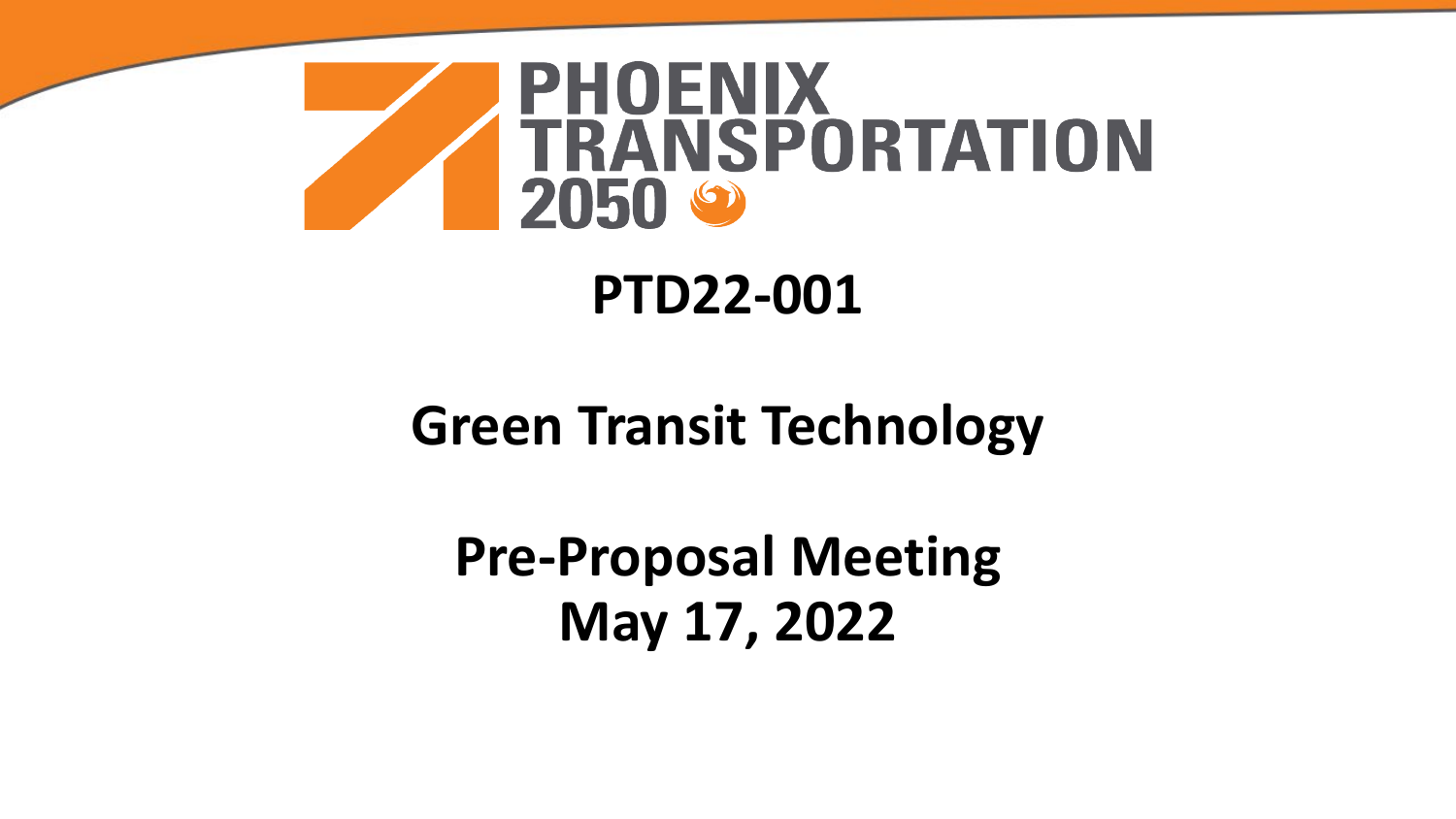# **Housekeeping**

- Meeting purpose is to provide solicitation clarifications
	- o Please have the solicitation and its attachments available for the meeting
- No recording is allowable
- PowerPoint and Attendance sheet will be posted
- Attendance oRoll Call

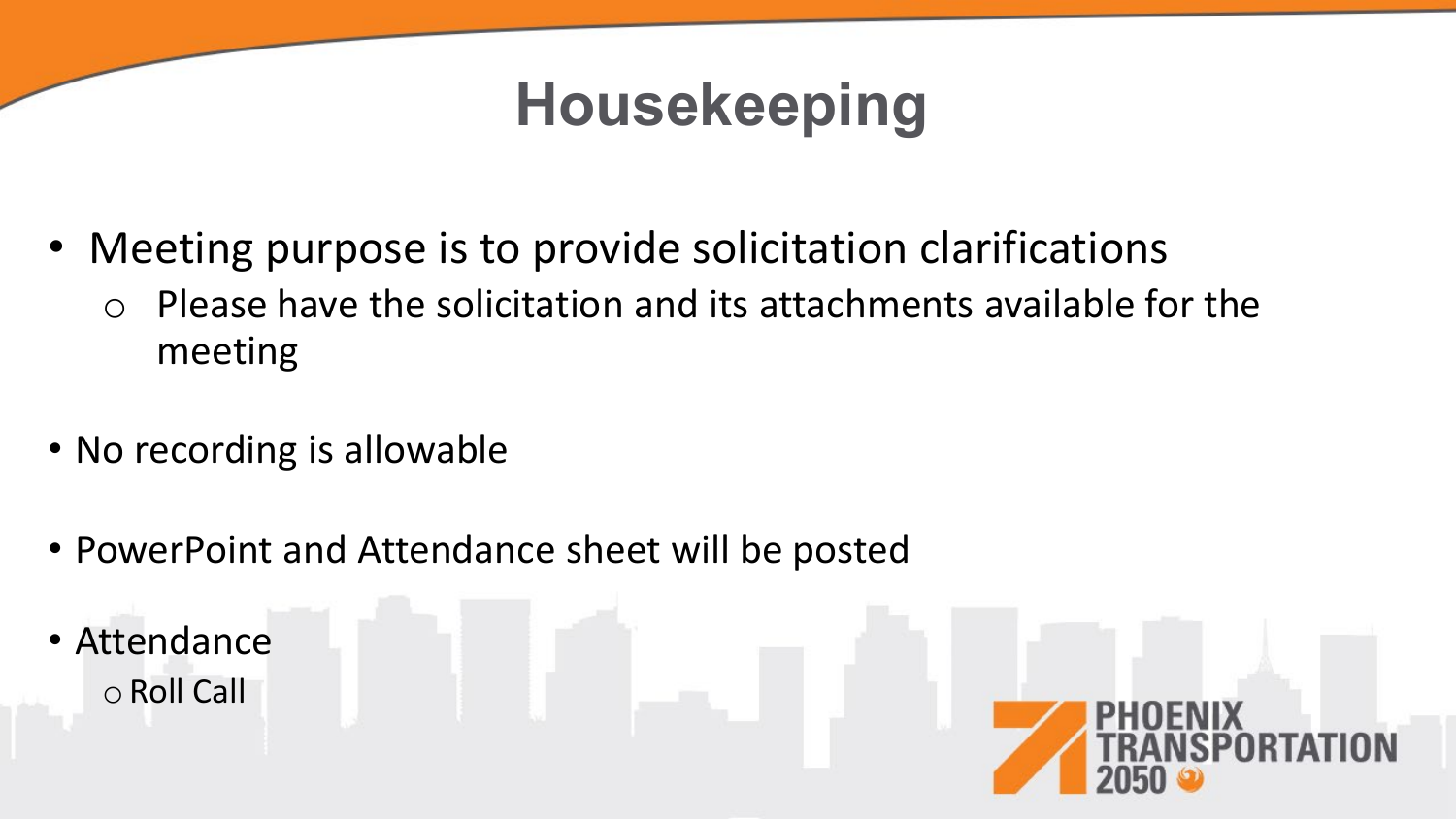# **WebEx Meeting Question Format**

- Use the chat feature to direct questions to the Procurement Officer
- Procurement Officer will read the question to city staff for the response

Oral communications during the pre-offer conference do not constitute a change to the solicitation. All questions must be submitted to the Procurement Officer in writing.

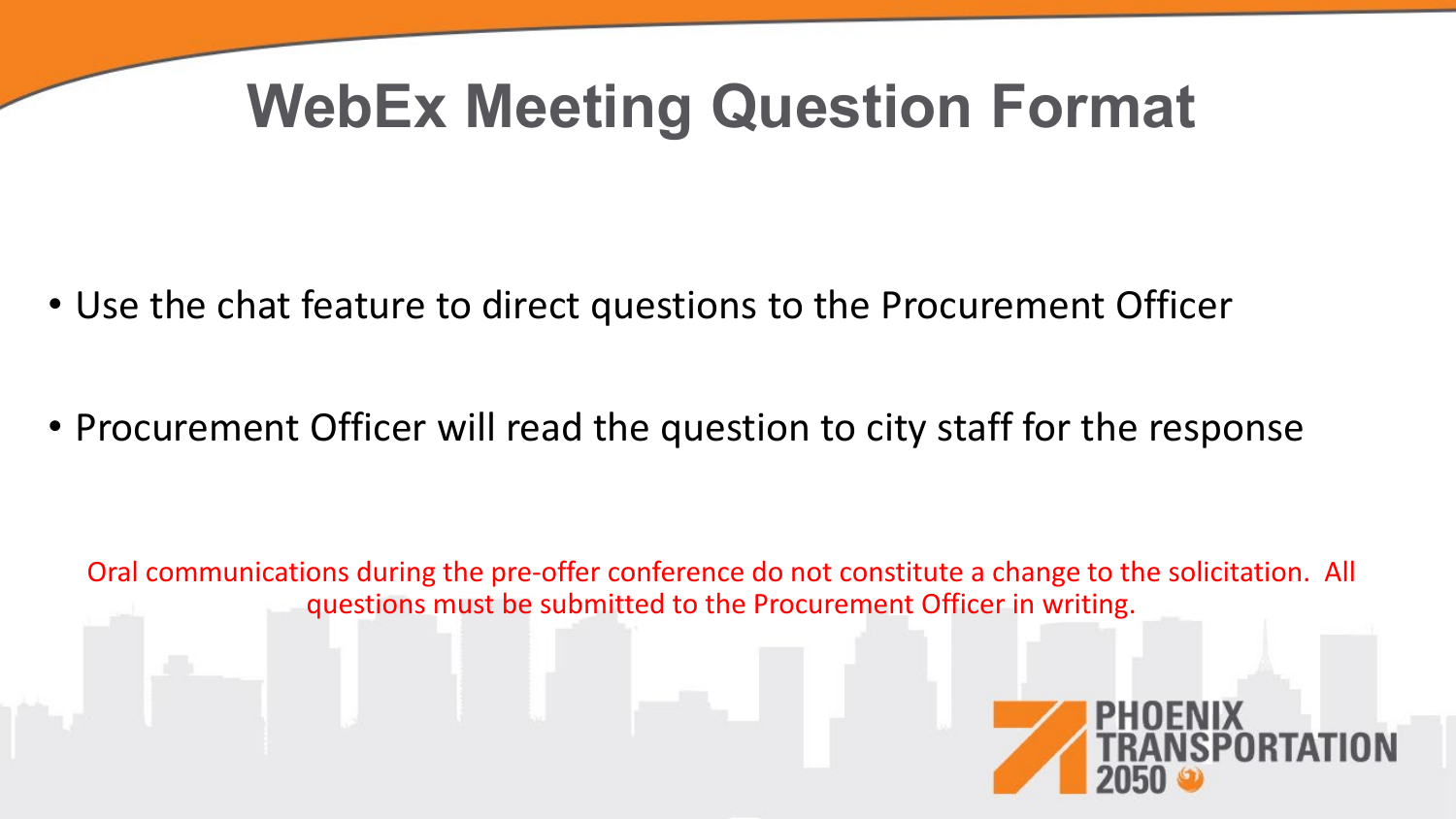# **Solicitation Framework**

#### **TABLE OF CONTENTS**

- Section I Solicitation Instructions
- Section II Standard Terms and Conditions
- Section III Special Terms and Conditions
- Section IV Federal Terms and Conditions
- Section V Insurance and Indemnification
- Section VI Scope of Work
- Section VII Submittals

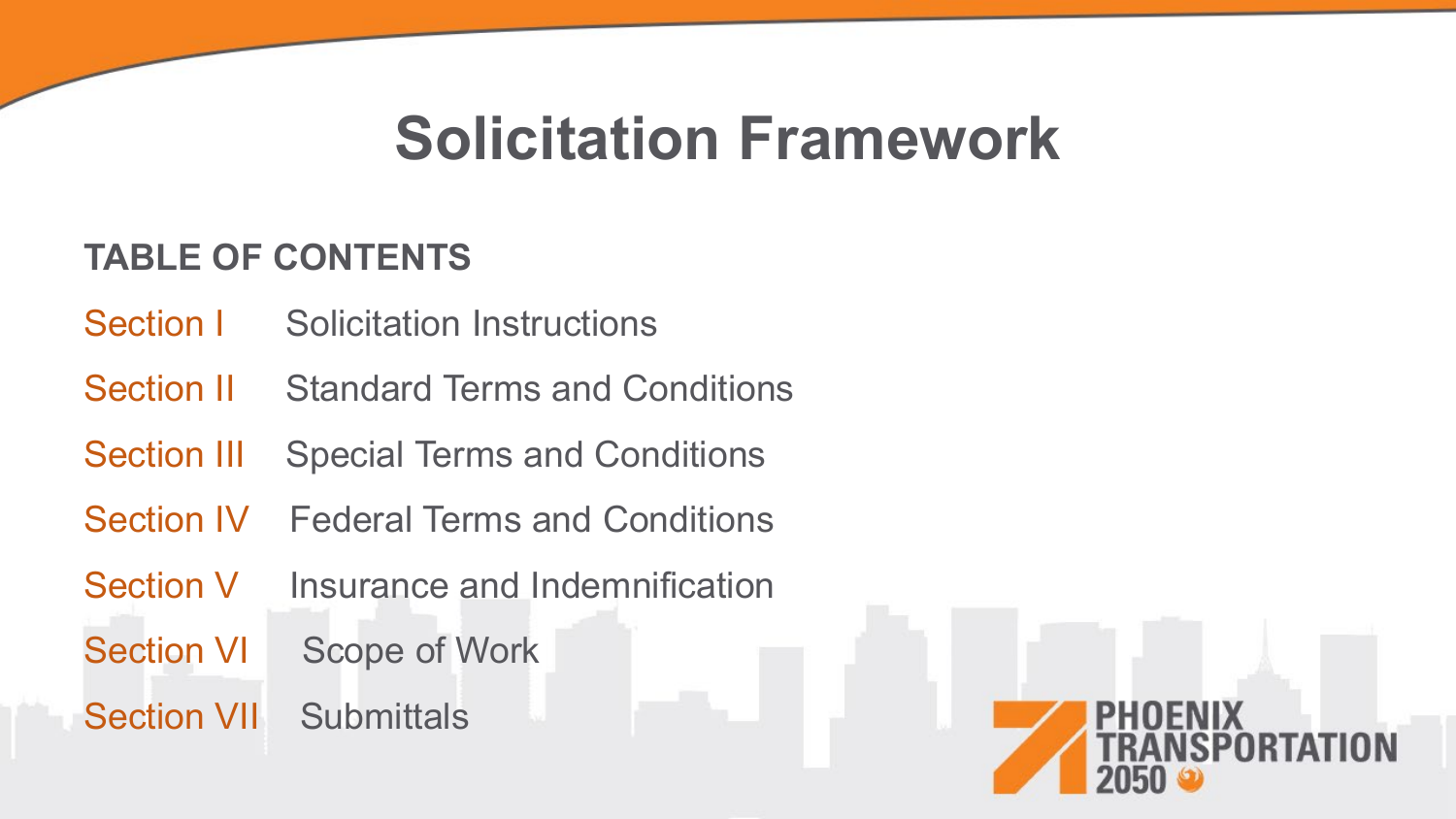# **Pre-Offer Conference Agenda**

RFP Schedule

Solicitation Instructions

Solicitation Overview/Submittals

Special Terms and Conditions

Scope of Work

Transparency Policy

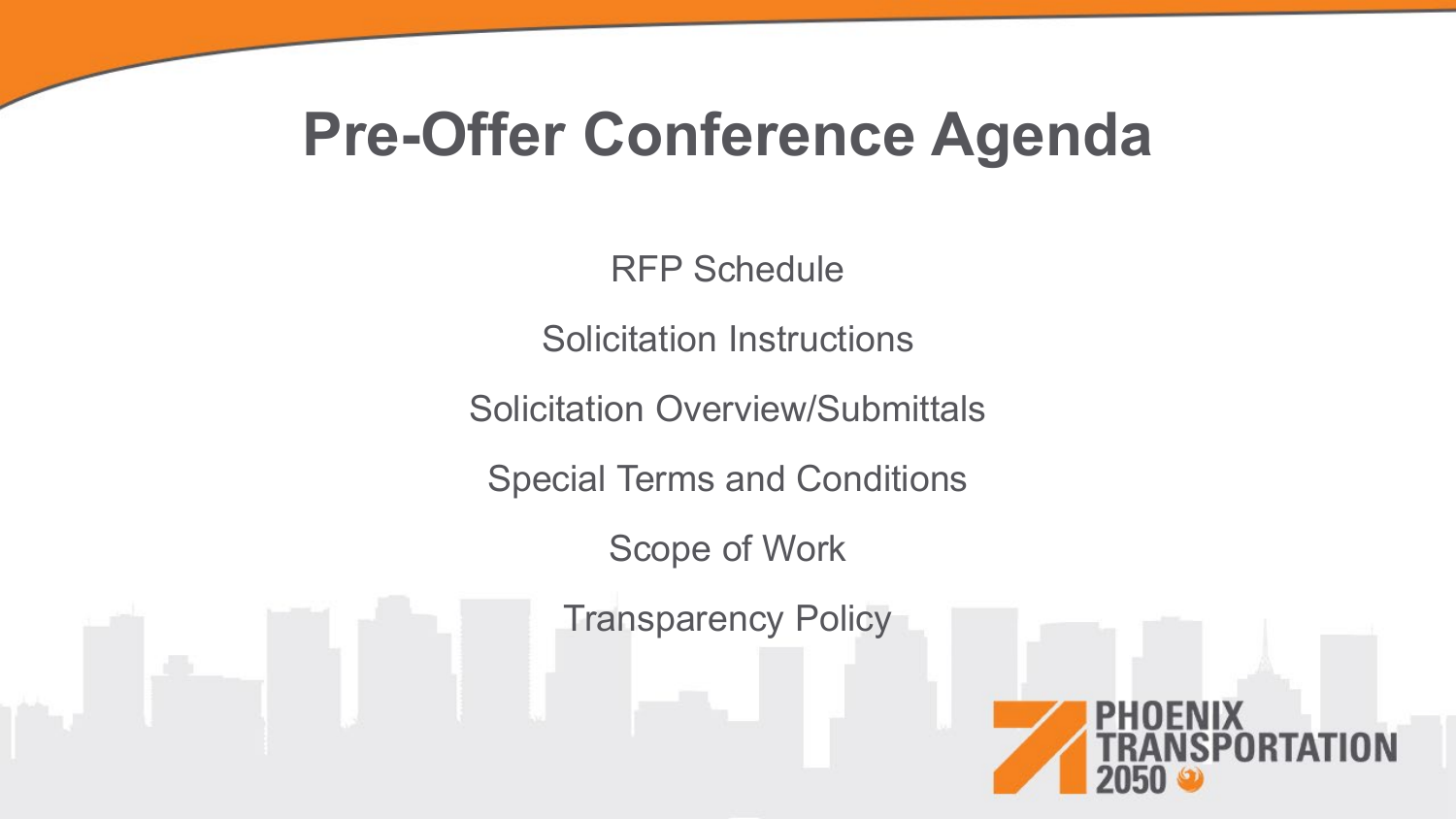## **RFP Schedule**

Written Inquiries Due June 1, 2022, 5:00 PM

**Proposals Due June 28, 2022, 2:00 PM**

Award Recommendation September 19, 2022

City Council Formal October/November 2022



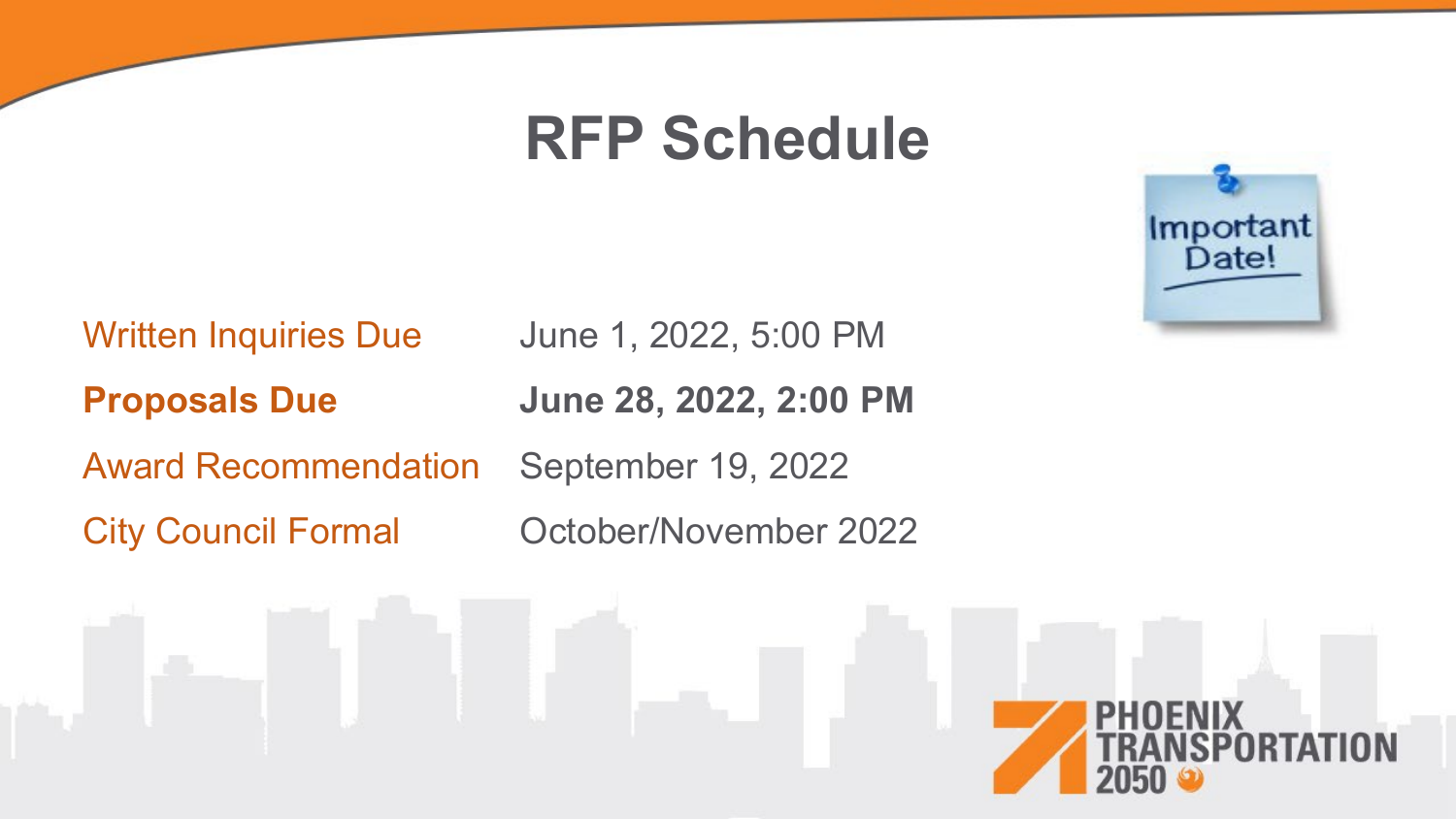# **Questions and Answers Reminder**

**QUESTIONS**

Inquiries Form All questions must be submitted in writing to [ptdprocurement@phoenix.gov](mailto:ptdprocurement@phoenix.gov)

> Please cite the solicitation number PTD22-001 in the subject line of the email

**ANSWERS** RFP Addendum All answers will be provided in an RFP Addendum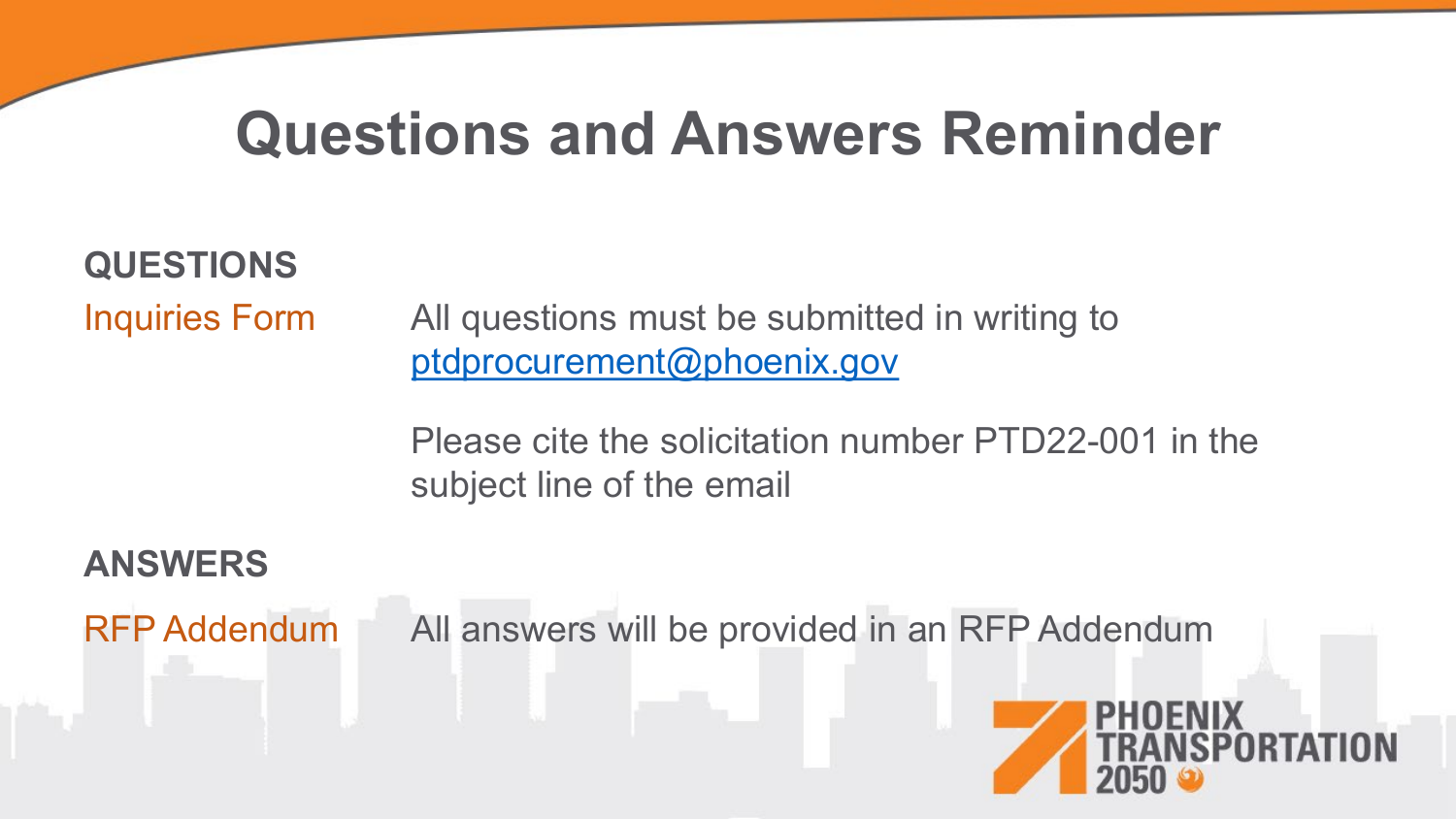# **Solicitation Instructions**

**Section 1.15 – Pre-Award Qualifications**

The following requirements must be met at offer due date and time, or else the CITY may determine that the offer is non-responsive, or the Offeror is nonresponsible:

- 1.15.1. Offerors shall have three (3) or more years of recent and relevant experience comparable in size and quantity as specified in this solicitation's scope of work. Offerors shall demonstrate this by inclusion of Years in Business and References Forms and submit this with their offer submittal.
- 1.15.2. Offeror must conduct and submit a verification of HVAC APTA Test Section 9 pull down testing on all bus types offered

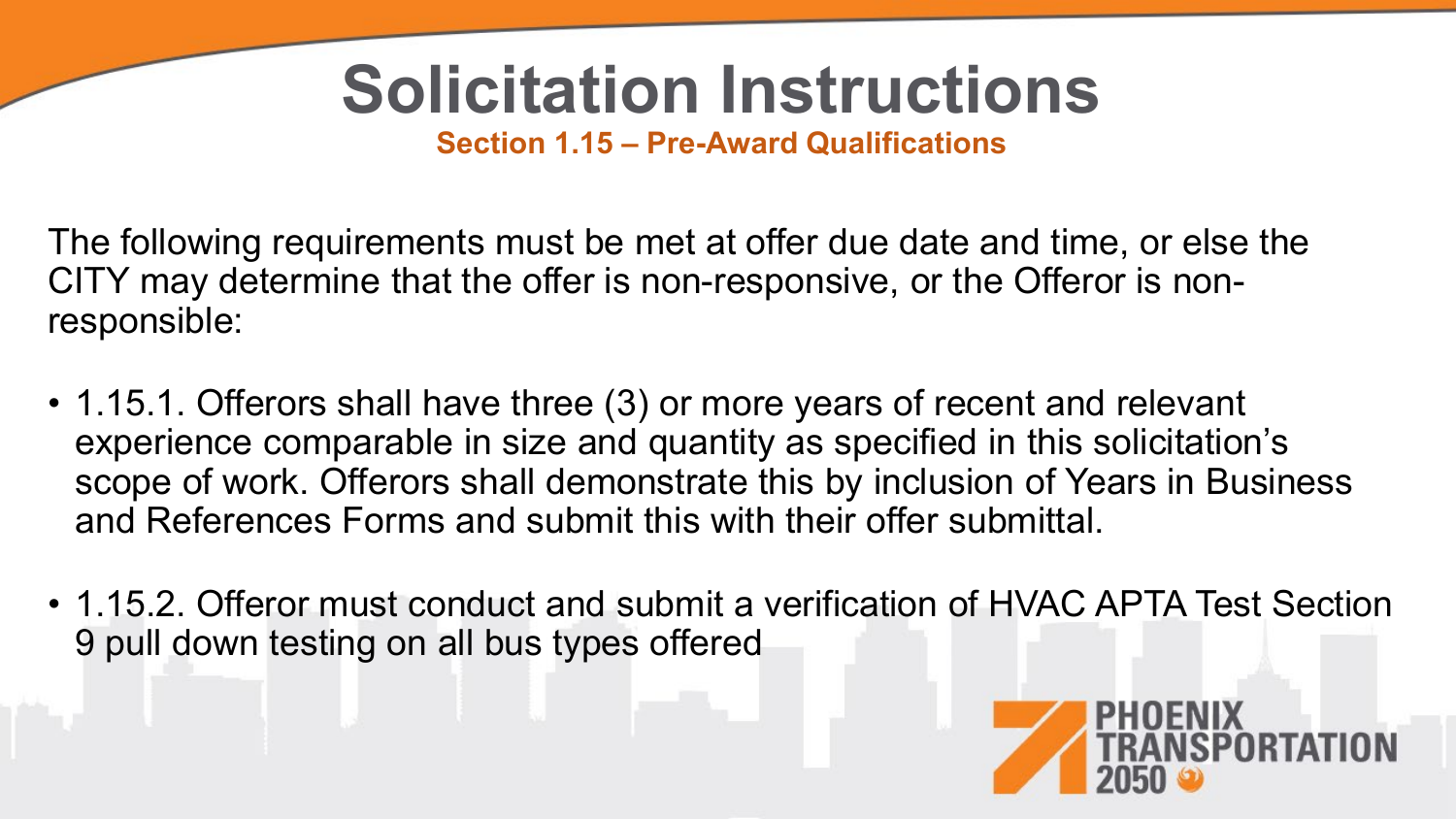# **Solicitation Instructions**

**Section 1.23 – Contract Award**

#### **1.23. CONTRACT AWARD**

The CITY reserves the right to award a contract by bus type group (Group 1 - Battery Electric, Group 2 - Hybrid Electric, Group 3 - Fuel Cell Electric), all, some, or none, or any other combination most advantageous to the CITY. The CITY reserves the right to multiple award.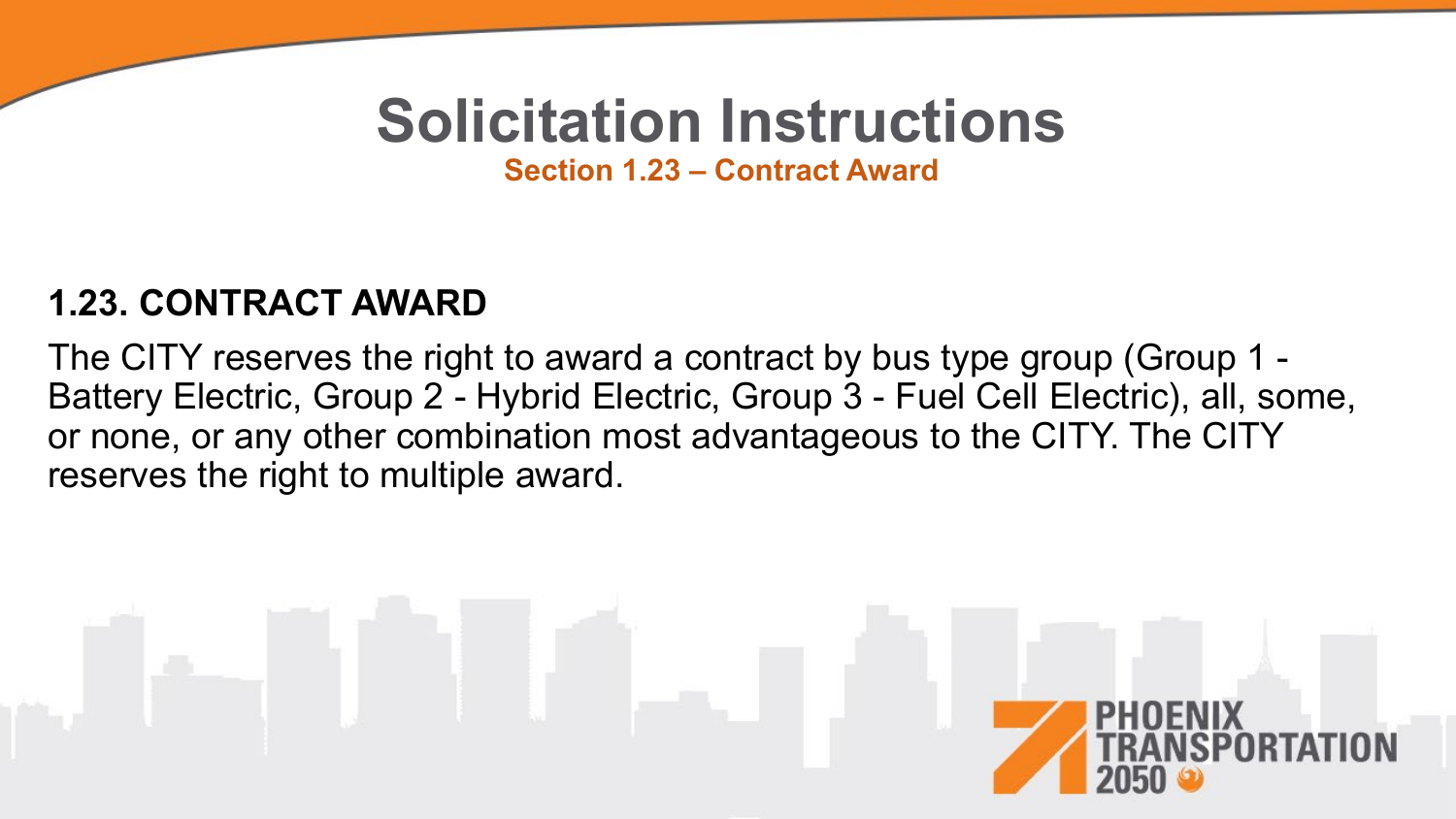# **Attachment A – Price Schedule**

#### **Tab 1 – Bus Groups**

|                                         |                           |                    |                                       |                                        |             |                           | <b>ATTACHMENT A</b><br>(see Section 7.4) |                                           | Tab 1 - Price Schedule for 40-Ft Bus Groups, With All Batteries |             |                           |                    |                                       |                   |
|-----------------------------------------|---------------------------|--------------------|---------------------------------------|----------------------------------------|-------------|---------------------------|------------------------------------------|-------------------------------------------|-----------------------------------------------------------------|-------------|---------------------------|--------------------|---------------------------------------|-------------------|
| <b>GROUP 1 - BATTERY ELECTRIC BUSES</b> |                           |                    |                                       | <b>GROUP 2 - HYBRID ELECTRIC BUSES</b> |             |                           |                                          | <b>GROUP 3 - FUEL CELL ELECTRIC BUSES</b> |                                                                 |             |                           |                    |                                       |                   |
| Item<br>no.                             | <b>Unit of</b><br>measure | <b>Description</b> | Estimated<br><b>Quantity</b><br>Range | <b>Unit price</b>                      | Item<br>no. | <b>Unit of</b><br>measure | <b>Description</b>                       | Estimated<br><b>Quantity</b><br>Range     | <b>Unit price</b>                                               | Item<br>no. | <b>Unit of</b><br>measure | <b>Description</b> | Estimated<br><b>Quantity</b><br>Range | <b>Unit price</b> |
|                                         | EA                        | Year 1             | $0 - 40$                              | \$                                     |             | EA                        | Year 1                                   | $0 - 40$                                  | \$                                                              |             | EA                        | Year 1             | $0 - 40$                              | Ś                 |
|                                         | EA                        | Year 2             | $0 - 40$                              | \$                                     |             | EA                        | Year 2                                   | $0 - 40$                                  | \$                                                              |             | EA                        | Year 2             | $ 0 - 40 $                            | \$                |
|                                         | EA                        | Year 3             | $0 - 40$                              | \$                                     |             | EA                        | Year 3                                   | $0 - 40$                                  | \$<br>٠                                                         |             | EA                        | Year 3             | $0 - 40$                              | \$                |
|                                         | EA                        | Year 4             | $0 - 40$                              | \$                                     |             | EA                        | Year 4                                   | $0 - 40$                                  | \$<br>٠                                                         |             | EA                        | Year 4             | $0 - 40$                              | Ś                 |
|                                         | EA                        | Year 5             | $0 - 40$                              | Ś                                      |             | EA                        | Year 5                                   | $0 - 40$                                  | \$<br>$\overline{\phantom{a}}$                                  |             | EA                        | Year 5             | $0 - 40$                              | \$                |
|                                         |                           |                    | <b>TOTAL FOR GROUP 1 \$</b>           |                                        |             |                           |                                          | <b>TOTAL FOR GROUP 2 \$</b>               | ۰                                                               |             |                           |                    | <b>TOTAL FOR GROUP 3 \$</b>           |                   |
|                                         |                           |                    |                                       |                                        |             |                           |                                          |                                           |                                                                 |             |                           | <b>FRUENIA</b>     |                                       |                   |

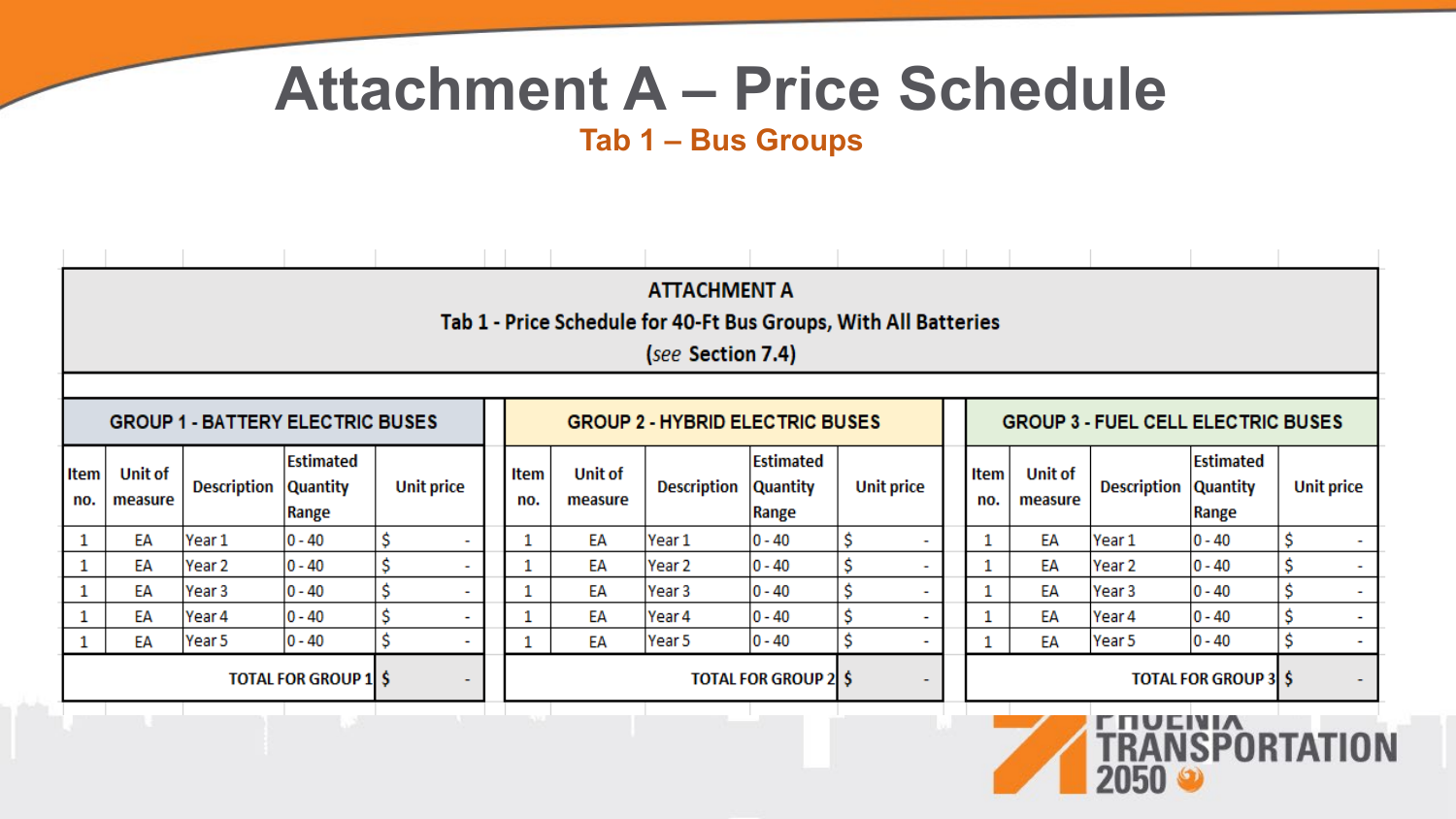## **Solicitation Overview**

Attachment A Price Proposal

Attachment B Vehicle Data Sheet Form (one form for each bus type offered)

Attachment C Expected Results Under Phoenix's Specified Pull-Down Test (one form for each bus type offered)

Attachment D Altoona Test Results (one form for each bus type offered)

Attachment E HVAC APTA Section 9 Pull-Down Test Result (one form for each bus type offered)

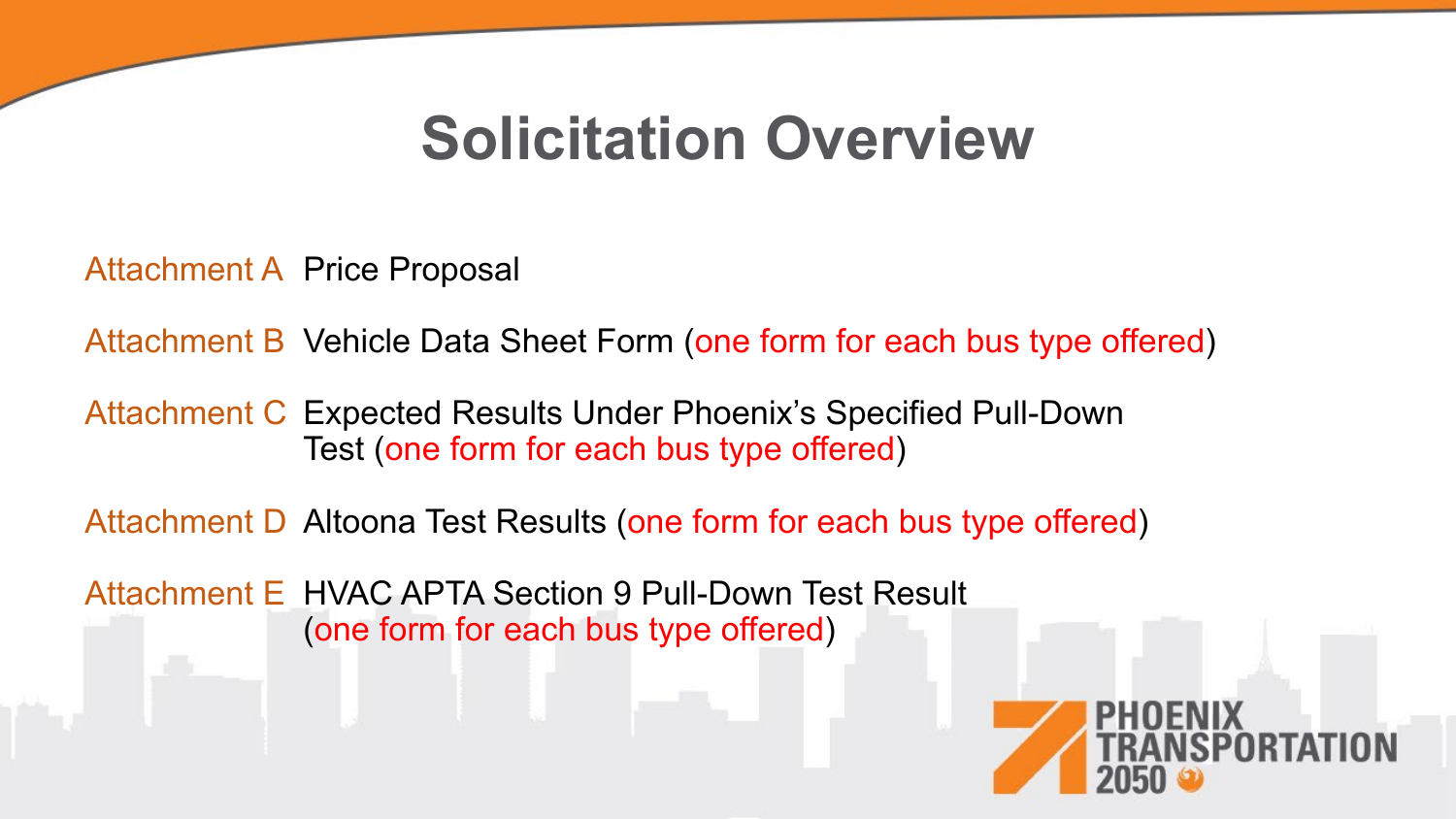# **Solicitation Overview**

**Section IV – Federal Terms and Conditions – FTA Certifications**

### **FTA CERTIFICATION SUBMITTALS**

- 1. Debarment and Suspension Certification
- 2. Buy America Certification
- 3. Lobbying Certification
- 4. Certificate of Compliance with Bus Testing Requirement
- 5. Transit Vehicle Manufacturer DBE Certification
- 6. Federal Motor Vehicle Safety Standards Certification
- 7. Tax Liability Certification

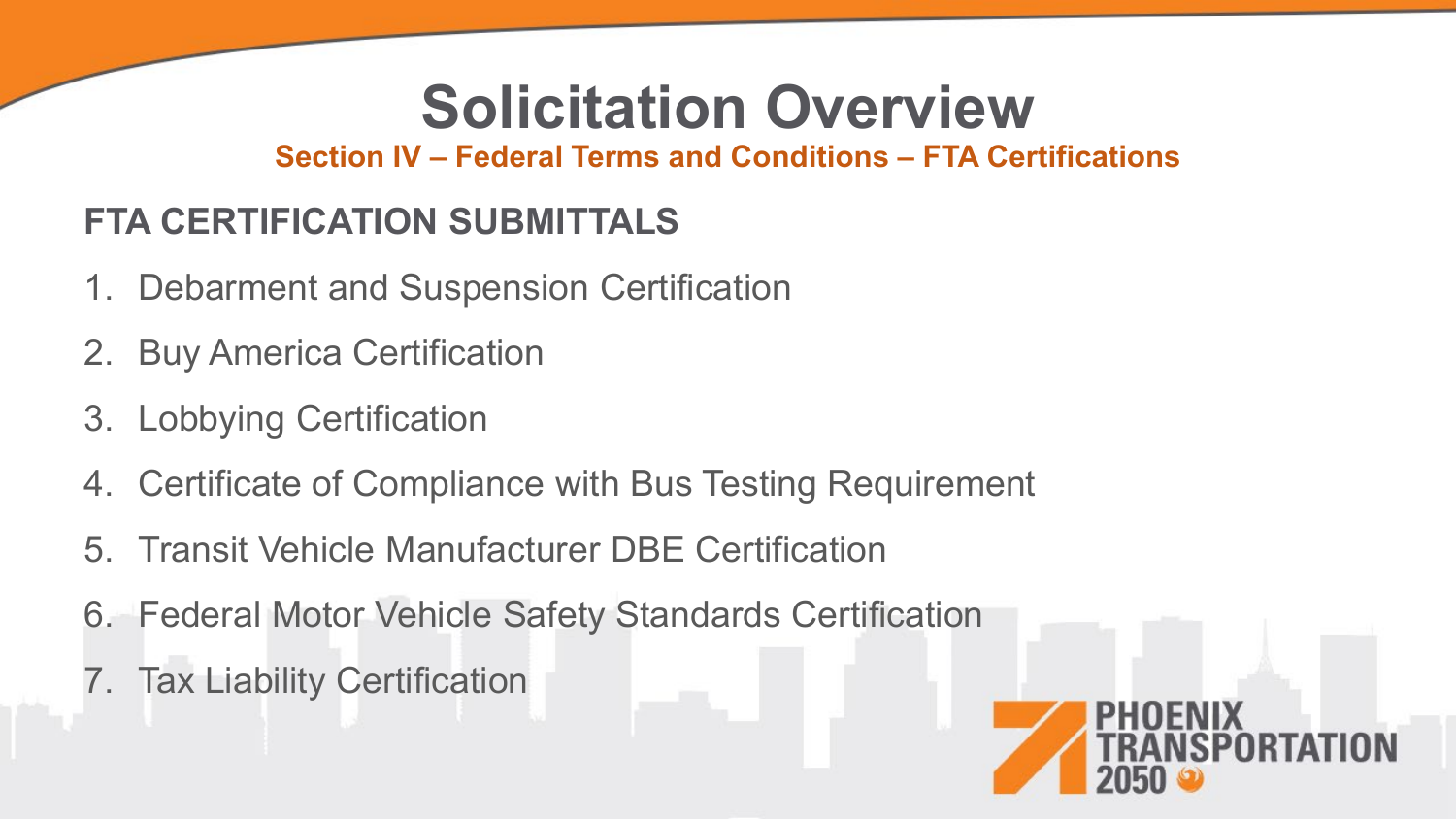#### **Solicitation Overview Section VII**

- Section 7.6 Bus Types Offered
- Section 7.7 Payment Terms
- Section 7.8 Addenda Certification
- Section 7.9 Contract Disclosure Form
- Section 7.10 Years in Business Certification
- Section 7.11 References

Section 7.12 Offer Page (signed by Authorized Signatory)

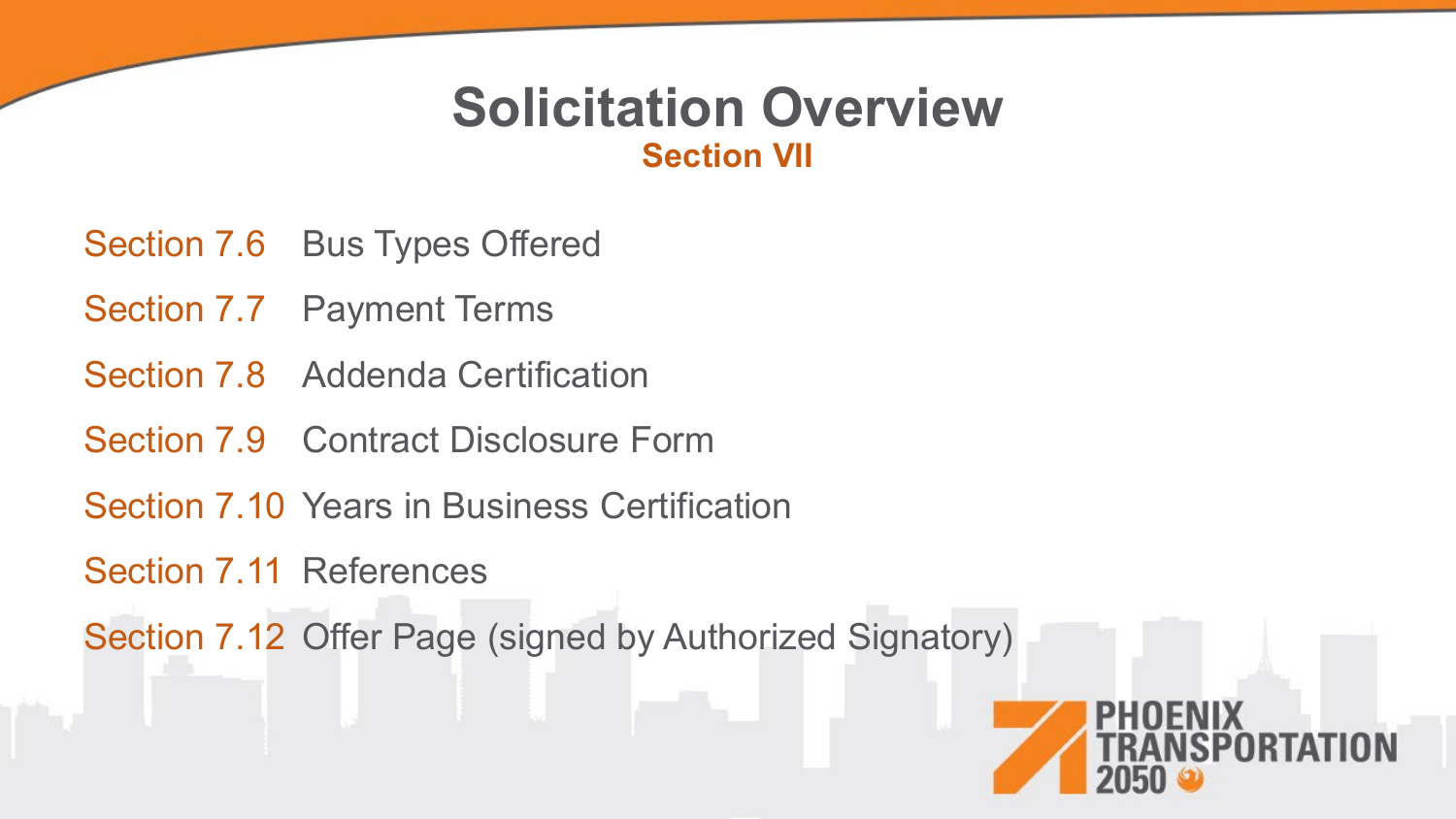#### **Solicitation Overview Section VII**

#### **BUS TYPES OFFERED**  $7.6.$

Contractor shall check the boxes for all bus types that if offers in response to this Solicitation:

- □ Group 1 Battery Electric
- Group 2 Hybrid Electric  $\Box$
- Group 3 Fuel Cell Electric  $\Box$

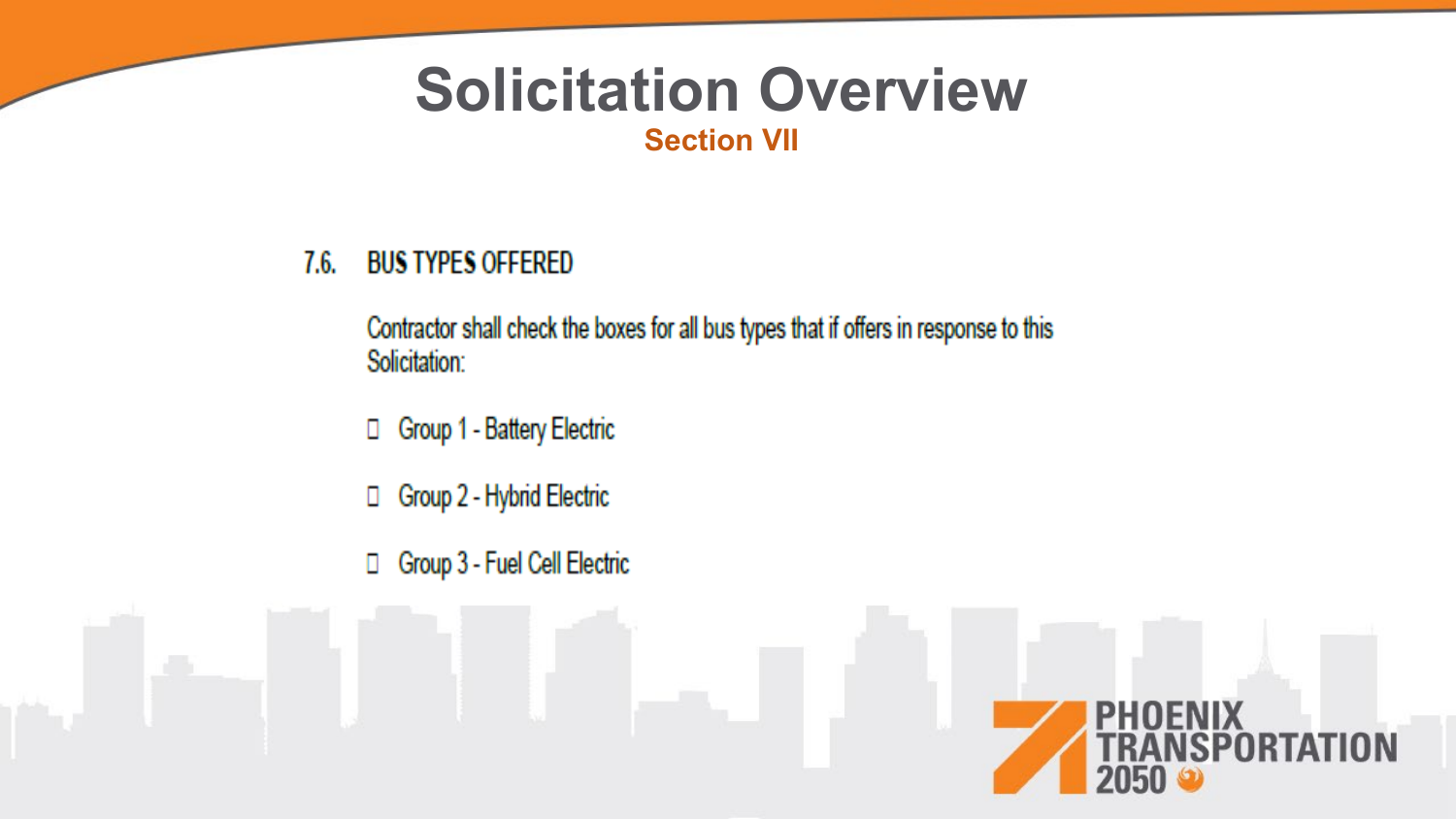#### **Solicitation Overview Section 7.3 – Technical Proposal Package**

- Tab 1 Design & Production Process
- Tab 2 Warranty
- Tab 3 Workforce Training and Contractor Outreach/Recruitment

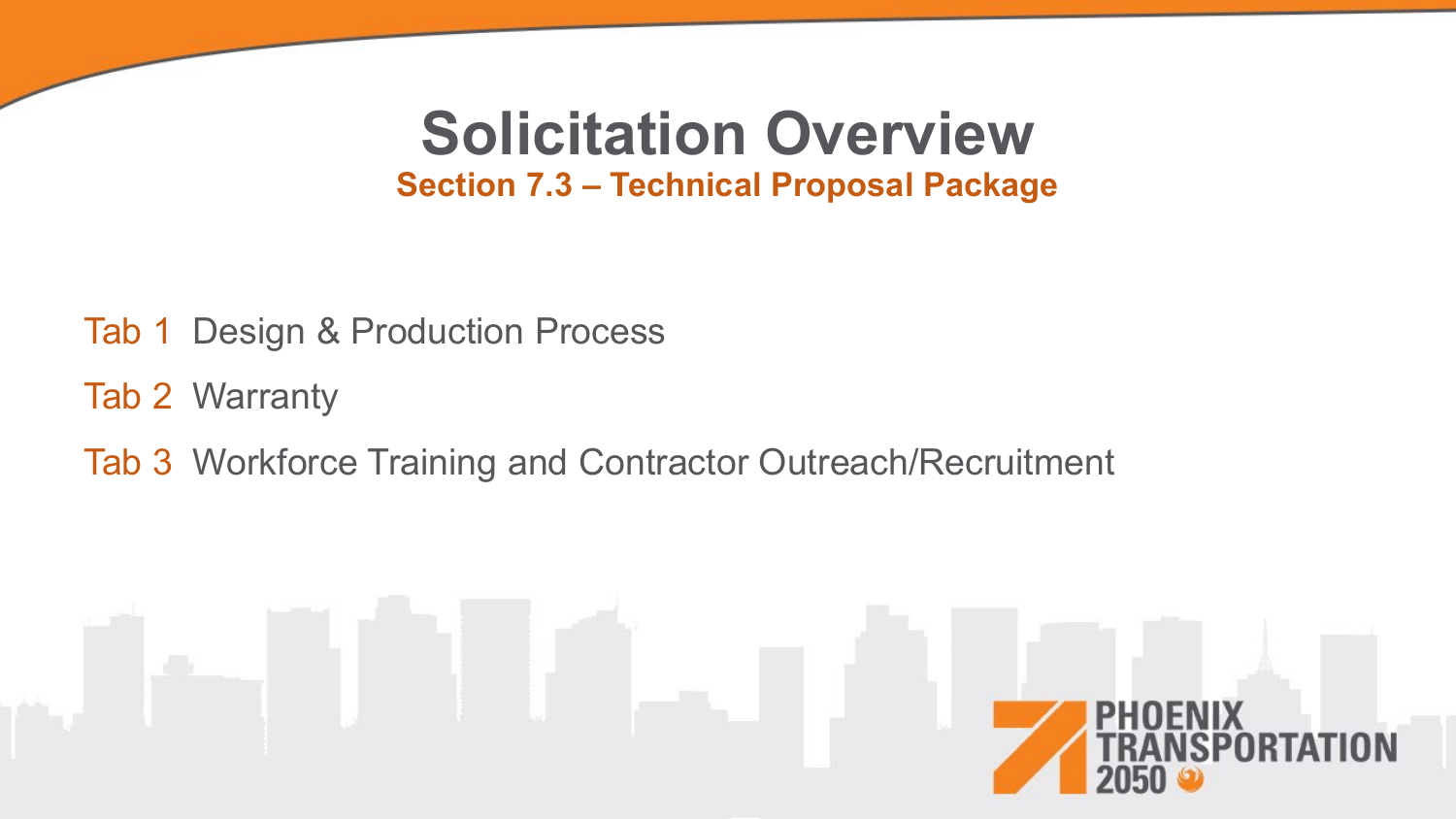### **Solicitation Overview Section 7.5 – Offer Evaluation Criteria**

For each bus type group (Group 1 - Battery Electric, Group 2 - Hybrid Electric, Group 3 - Fuel Cell Electric), Offerors will receive a separate score (0-1000 Pts, based on the criteria below) for that bus type, if offered, which will facilitate evaluation between offers for each bus type. Consequently, Offerors may receive differing scores (0-1000 Pts each) between offered bus types.

| <b>Evaluation Criteria (Max 1000 points)</b>                                                                            | <b>Points</b> |
|-------------------------------------------------------------------------------------------------------------------------|---------------|
| Evaluation Criterion # 1 – Design & Production Process: Product<br>Support and Reliability (Technical Proposal Tab 1a)  | 0-275 Pts     |
| Evaluation Criterion # 2 - Design & Production Process: Bus and<br>Component Design (Technical Proposal Tabs 1b and 1c) | 0-275 Pts     |
| Evaluation Criterion # 3 - Price (Price Proposal Tab 1)                                                                 | 0-250 Pts     |
| Evaluation Criterion #4 – Workforce Training and Contractor<br>Outreach/Recruitment (Technical Proposal Tab 3)          | 0-100 Pts     |
| Evaluation Criterion #5 - Design & Production Process: Schedule<br>(Technical Proposal Tab 1d)                          | $0-50$ Pts    |
| Evaluation Criterion #6 – Warranty (Technical Proposal Tab 2)                                                           | $0-50$ Pts    |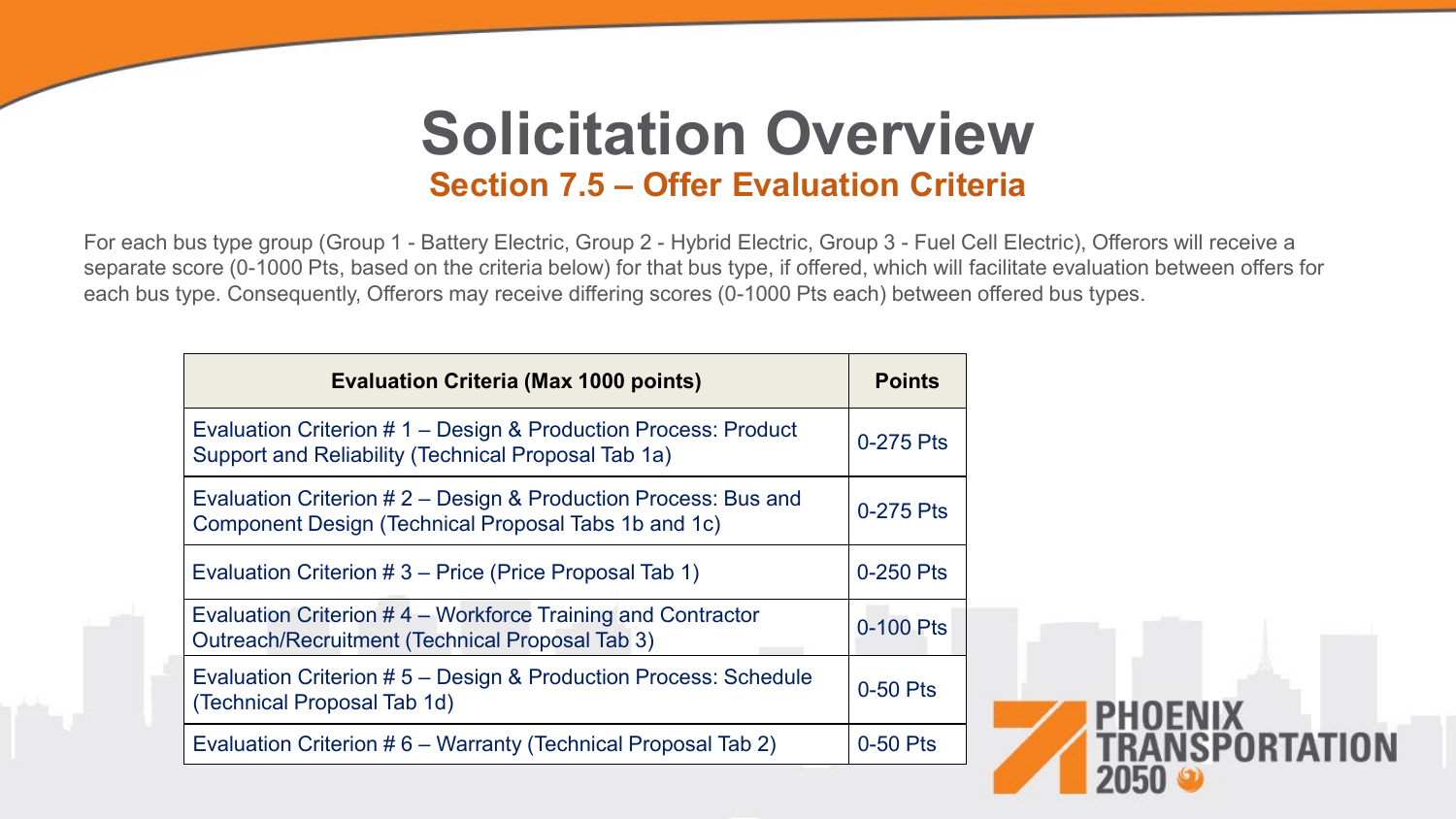### **Solicitation Overview Section 7.1 – Copies**

One (1) Original Hard Copy

One (1) **Unlocked** Electronic Copy

Includes: Cover Letter, Technical Proposal Package, and Price Proposal and Required Submittal Forms Package

Three (3) Printed Hard Copies and Three (3) Electronic Copies

**Excludes**: Price Proposal and Required Submittal Forms Package

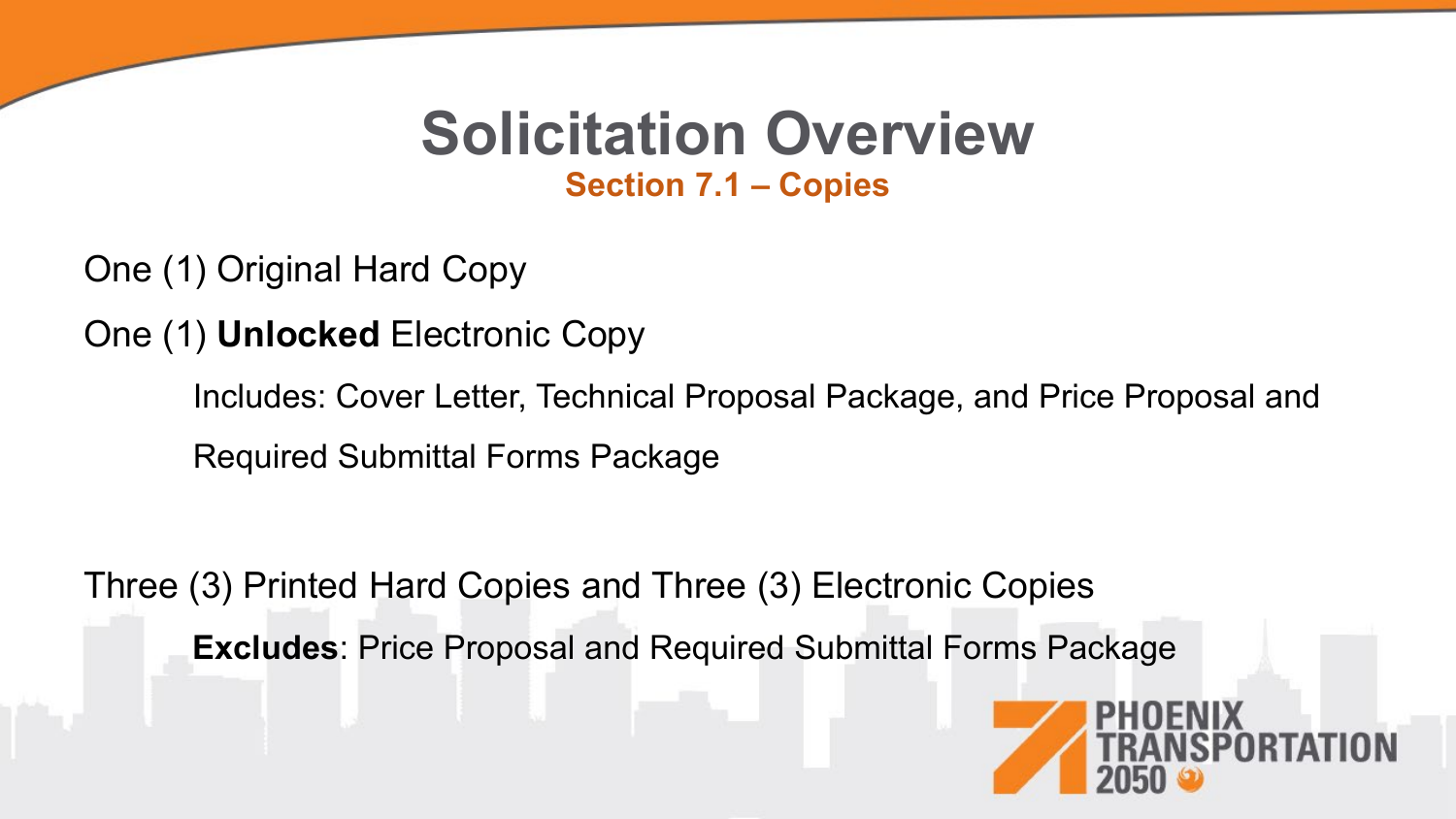### **Solicitation Instructions Section 1.6 – Exceptions**

"Offerors **must not take any exceptions** to any terms, conditions, or material requirements of this solicitation. Offers submitted with exceptions may be deemed **non-responsive and disqualified** from further consideration in the CITY's sole discretion. Offerors must conform to all the requirements specified in the solicitation. The CITY encourages Offerors to send inquiries to the procurement officer rather than including exceptions in their Offer."

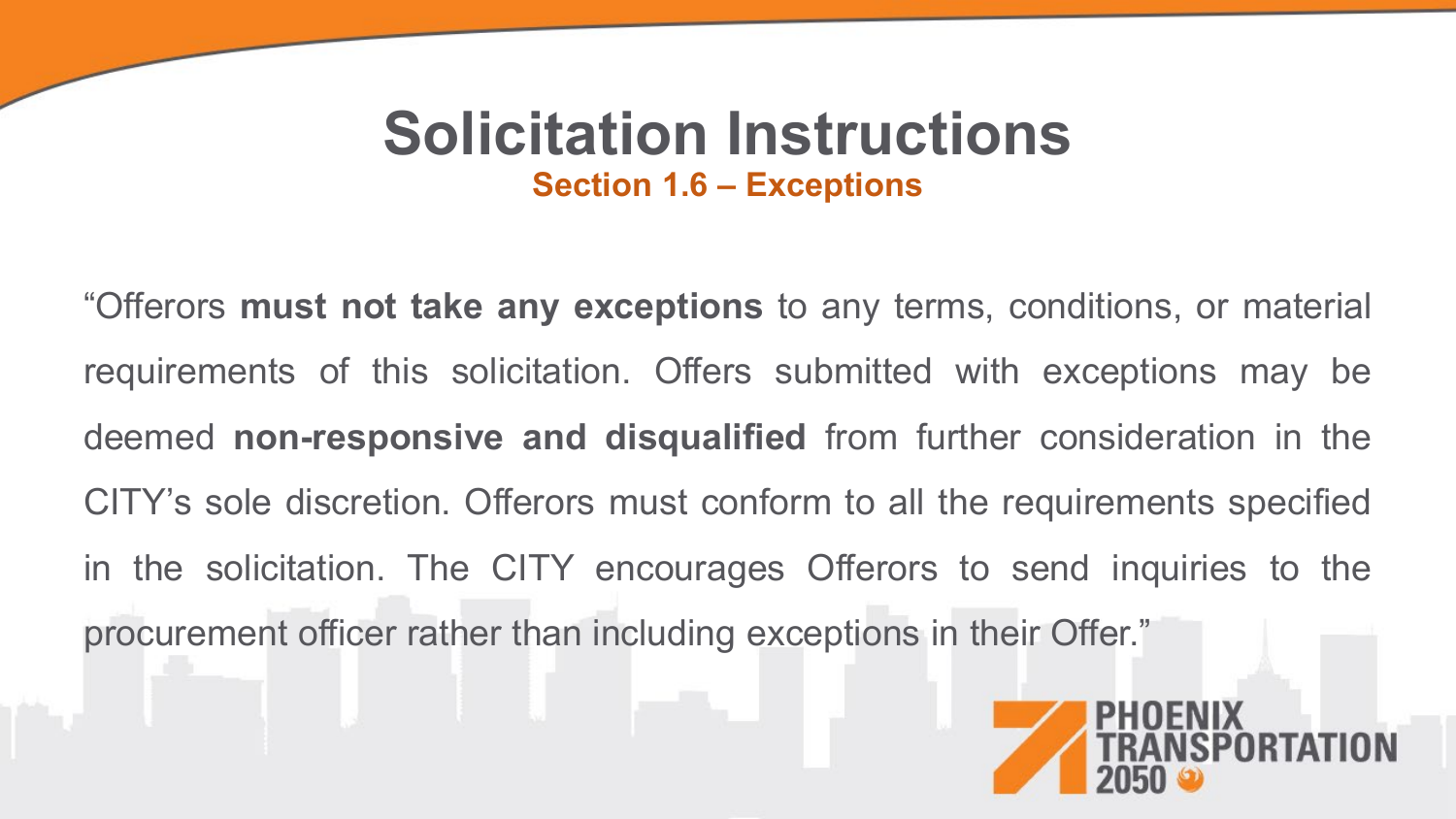#### **3.1. TERM OF CONTRACT**

The term of this Contract shall be five (5) years. The Contract is anticipated to commence on or about November 1, 2022.

#### **3.5. Repairs after Non-Acceptance**

The Contractor, or its designated representative, shall perform the repairs identified during non-acceptance. If the Contractor fails or refuses to begin the repairs within five (5) business days, the Work may be done by the CITY's personnel, or its designated representative, with reimbursement by the Contractor.

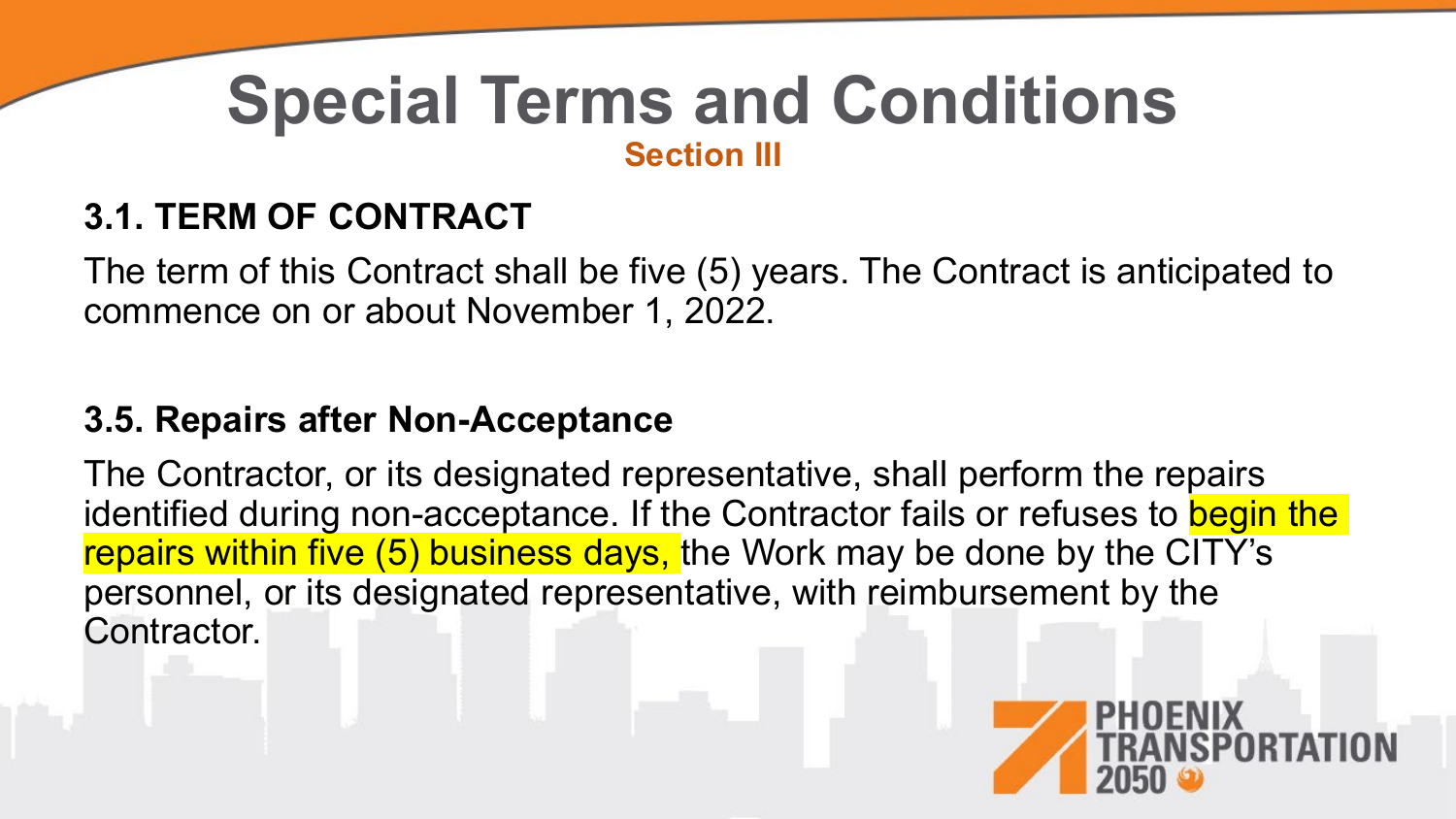#### **3.7.2. Delivery Schedule**

The maximum delivery rate is 5 units per week, with deliveries to occur Mon. – Thurs. 7 A.M. to 2 P.M. MST (local Arizona time). That maximum delivery rate is subject to change, at the City's sole discretion, depending upon the CITY's capacity to accept delivery. No deliveries will be accepted on Fridays, Weekends, or City holidays. The delivery of the pilot bus for any purchase order shall be completed within fifty-two (52) weeks from the date of the notice to proceed (NTP), unless otherwise stated in the NTP. For each order of buses, the CITY will issue an NTP with the applicable delivery schedule. The CITY's purchases each year will vary in quantities and include varying configurations. Each NTP will state the exact number and type of buses.

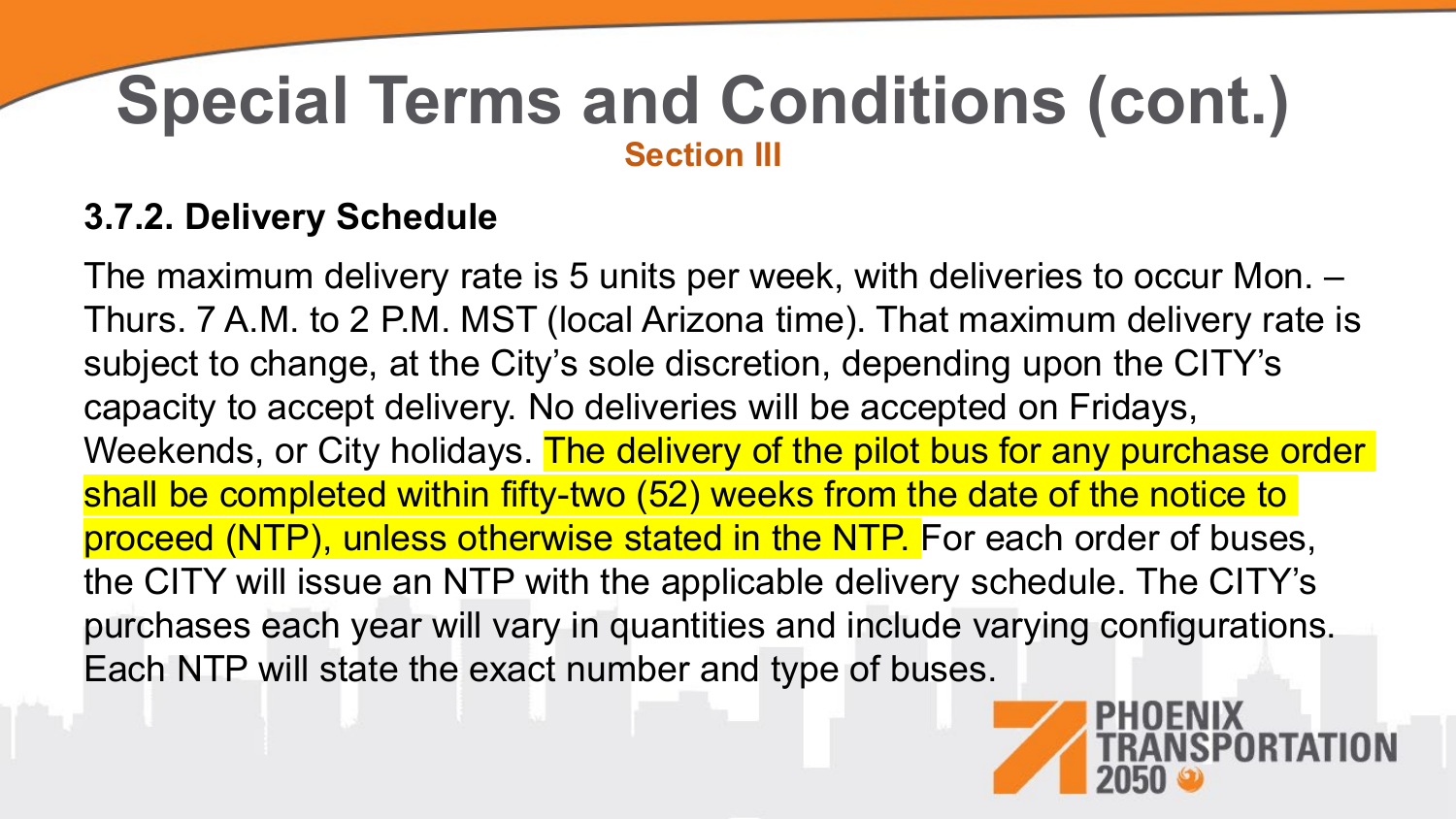#### **3.8. PAYMENT**

The CITY shall pay and the Contractor shall accept the amounts set forth in the price schedule as full compensation for all costs and expenses of completing the Work in accordance with the Contract, including but not limited to all labor, equipment and material required, overhead, expenses, storage and shipping, risks and obligations, taxes (as applicable), fees and profit, and any unforeseen costs.

#### **3.8.1. Payment Schedule**

All payments shall be made as provided herein, less any additional monies withheld as provided below and less any amounts for liquidated damages in accordance with **Section 3.9** ("Liquidated Damages for Late Bus Delivery").

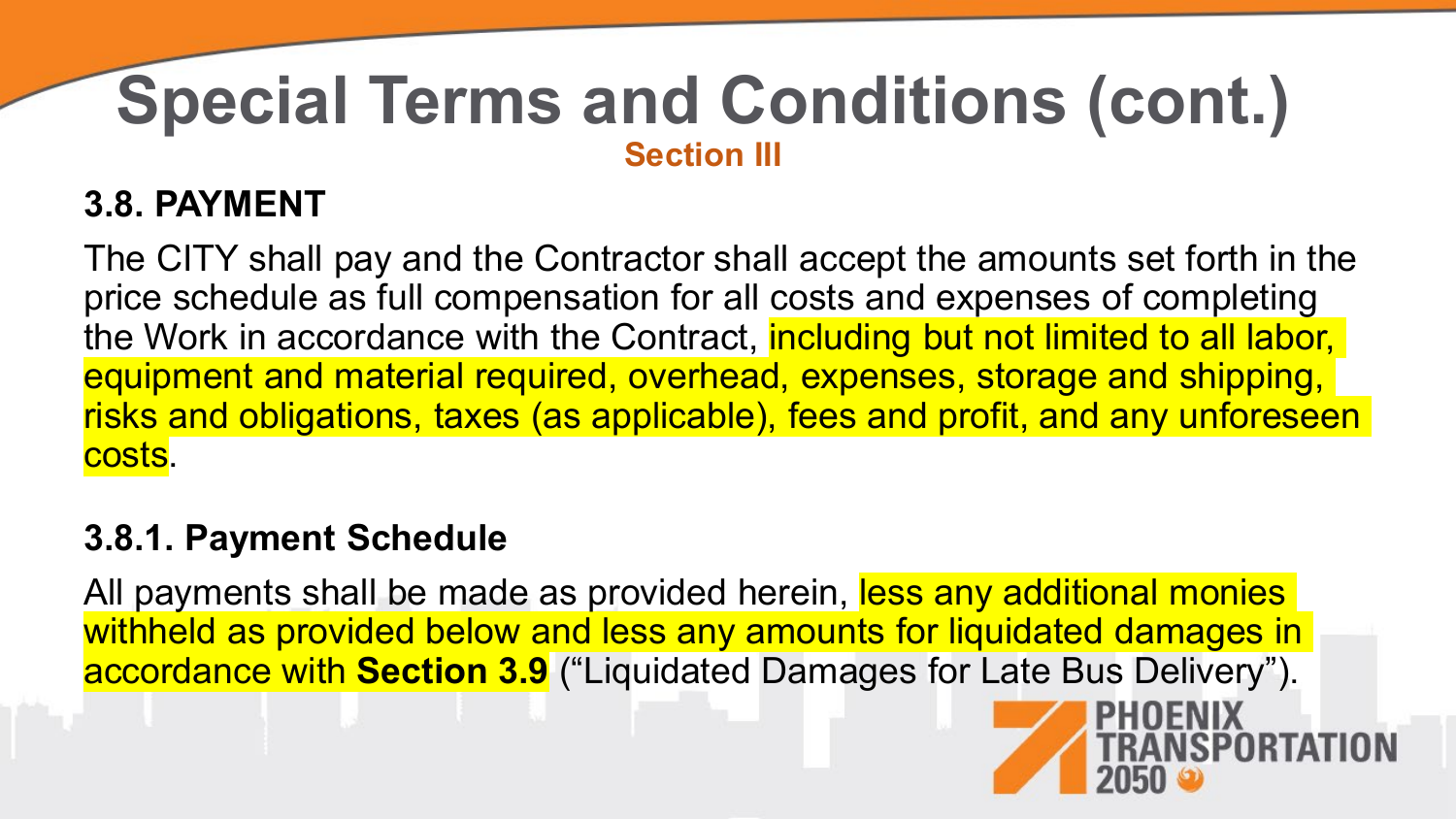#### **3.8.2. Performance Surety**

Performance surety in the amount of **\$2,500,000** shall be provided by the Contractor immediately upon receiving notice of contract award. The CITY will not give a notice to proceed in any form until the performance surety is received by the CITY. The performance surety must be in the form of a bond, cashier's check, certified check or money order. Personal or company checks are not acceptable unless certified. If performance surety is in the form of a bond, the company issuing the surety must be authorized by the Insurance Department of Arizona to transact business in the State of Arizona or be named on the approved listing of non-admitted companies. A Certificate of Deposit (CD) issued by a local Phoenix bank may also be used as a form of surety provided that the CD is issued jointly in the name of the City of Phoenix and the Contractor, and that the Contractor endorses the CD over to the CITY at the beginning of the contract period. Interest earnings from the CD can be retained by the Contractor. The bond amount may be reduced annually based on the required number of buses for that contract period.

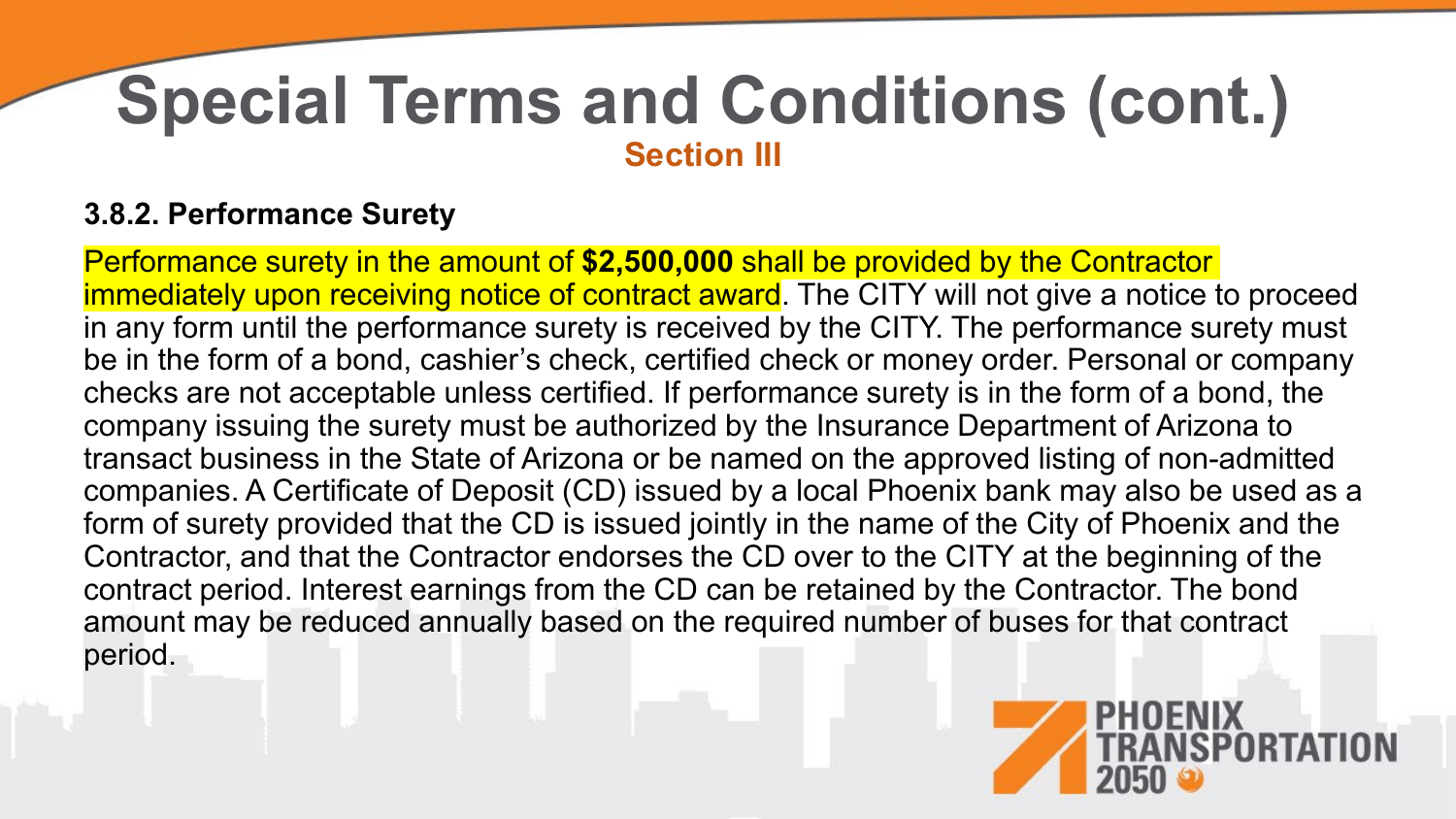#### **3.9. LIQUIDATED DAMAGES FOR LATE BUS DELIVERY**

It is mutually understood and agreed by and between the parties to the Contract that time is of the essence with respect to the completion of the Work and that in case of any failure on the part of the Contractor to deliver the buses within the time specified in **Section 3.7.2** ("Delivery Schedule"), except for any excusable delays as provided in **Section 2.6.3** ("Force Majeure") or any extension thereof, the CITY will be damaged thereby. The amount of said damages, being difficult if not impossible of definite ascertainment and proof, it is hereby agreed that the amount of such damages due to the CITY shall be fixed at **\$250.00 per day per bus**, excluding weekends and holidays, not delivered in substantially good condition as inspected by the CITY at the time released for shipment.

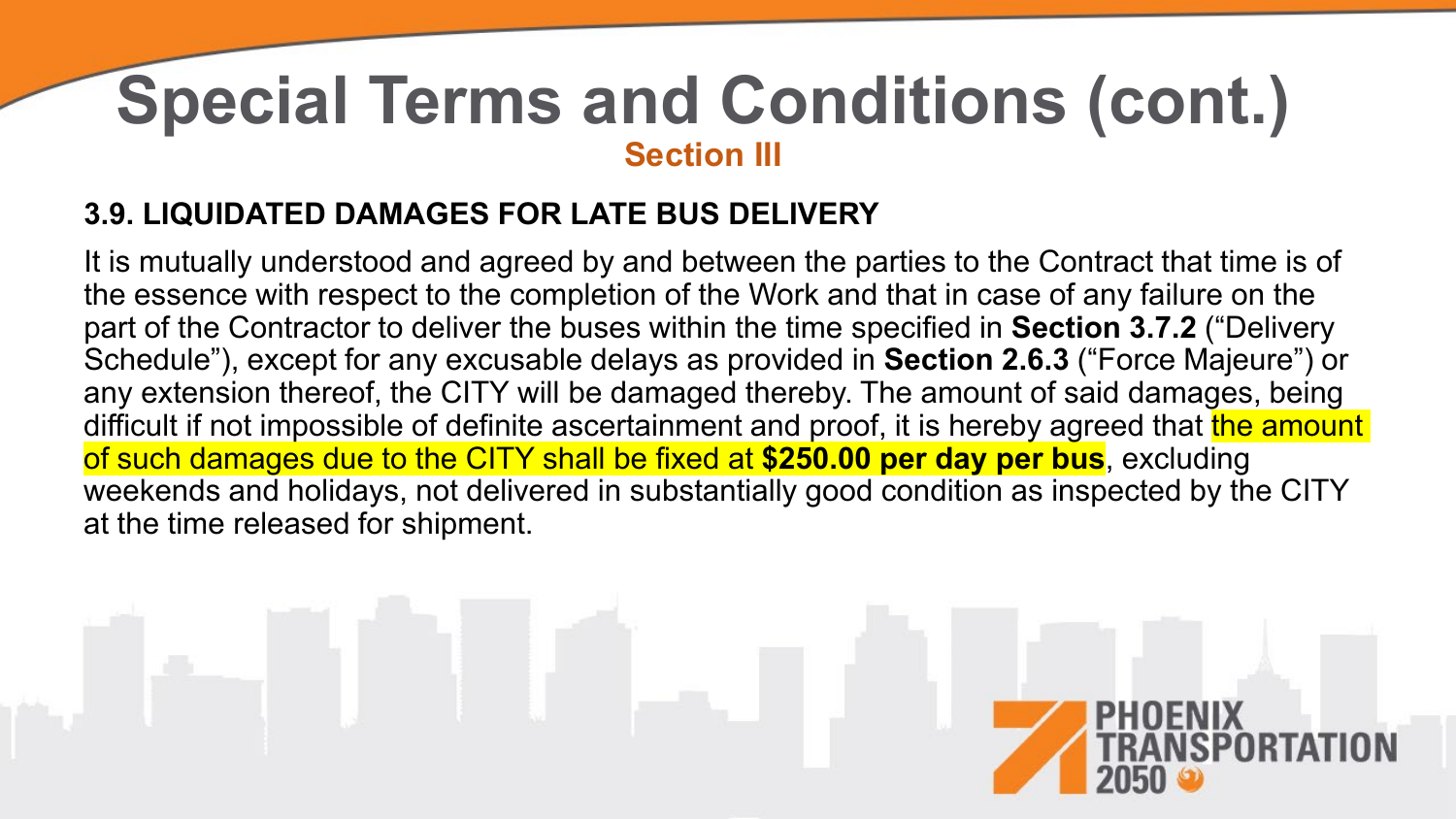### **Scope of Work Section VI**

#### 40' low floor buses

#### Quantities are estimated total over 5 yrs.

- Will be a mix of 3 options. Actual mix is TBD
- Phoenix fleet transition plan calls for fleet transition to ZEB by 2040
- Phoenix reserves the right to purchase CNG from existing contract as needed
- While infrastructure is being built (yr 1 & 2) the BEB and/or FCEB will be supplemented by CNG and/or **HEB**
- $\Box$ BEB
- **UHEB**

**OFCEB** 

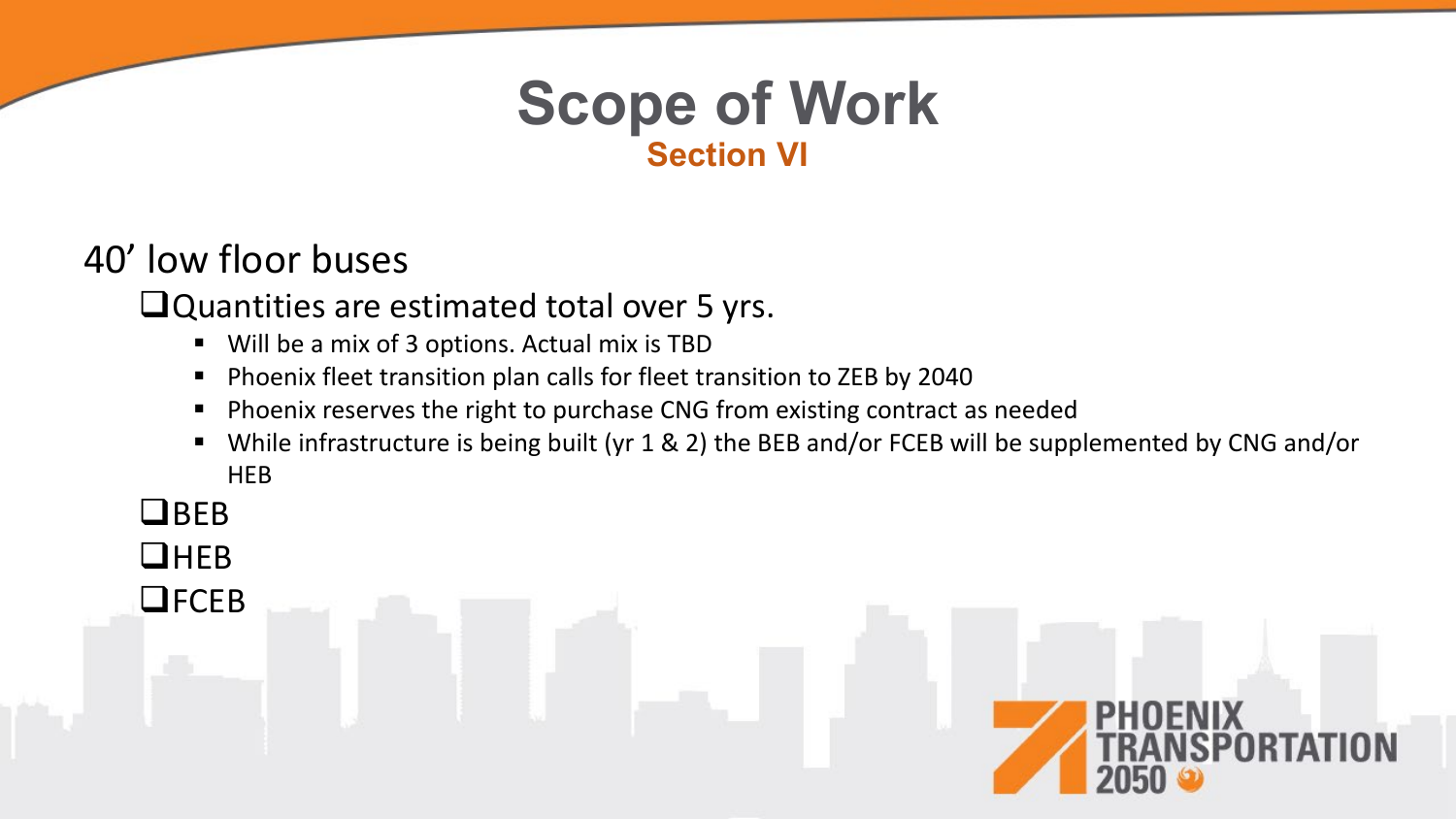

Aside from powertrain most requirements will be similar to current Phoenix fleet.

 $\Box$  There are some, mostly minor, changes in the spec to accommodate new tech, simplify the requirements, or accommodate new needs.

- Please review fully for any changes. A few notable items are listed here **(not all inclusive)** 
	- o Accessibility, Durability, Fuel range and HVAC performance remain high priorities
	- o Change to fire suppression
	- o Addition on card reader to farebox prewire (VIX)
	- $\circ$  CAD/AVL remains Clever Devices They have updated obsolete hardware recently
	- $\circ$  Side windows now fixed (previous phoenix buses had upper transom)

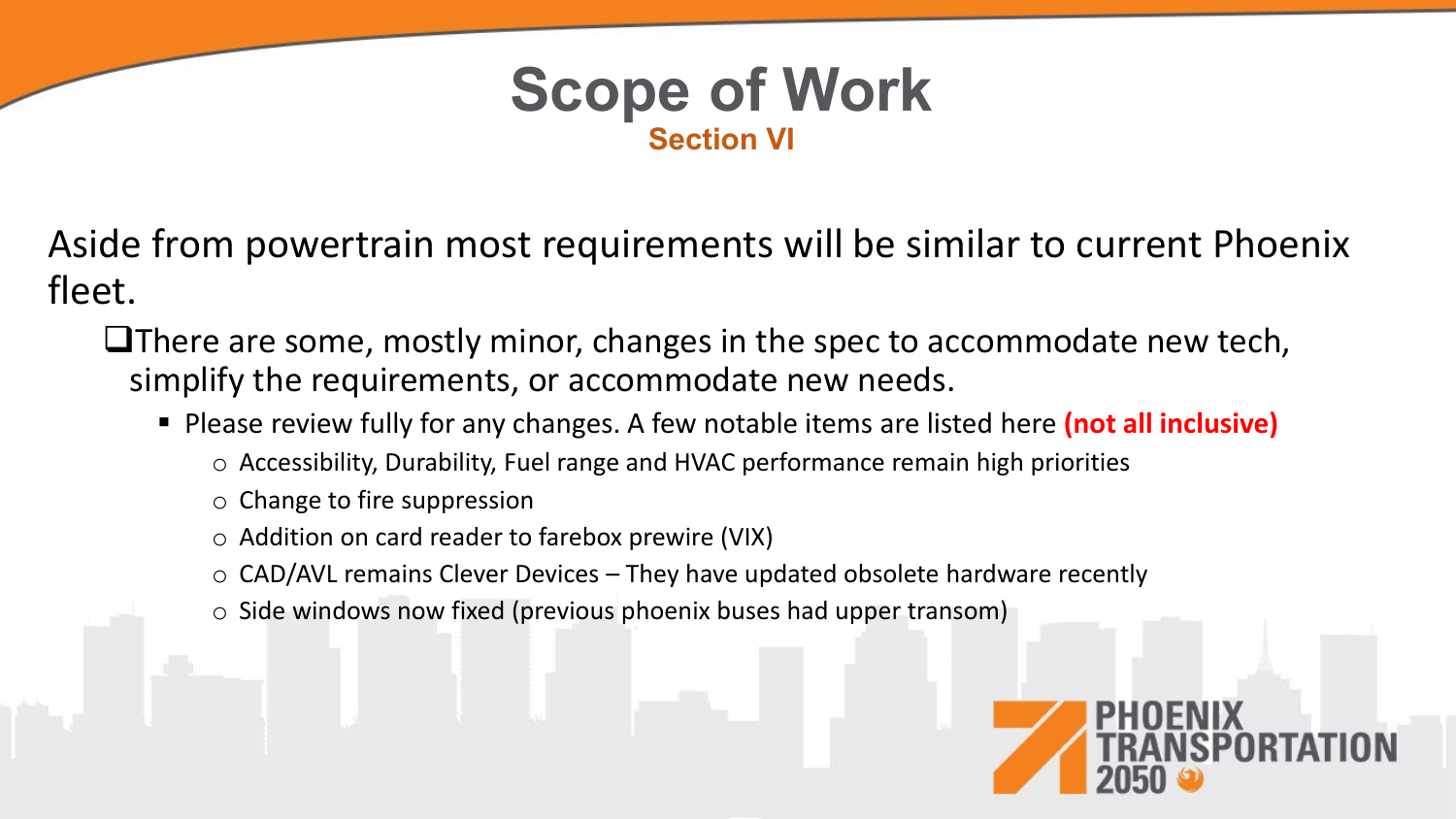

The proposal will be evaluated based on the SOW. In particular, we will be looking at:

- **Product support and reliability**
- Parts procurement and distribution
- Bus and component design
- Warranty
- **Training**